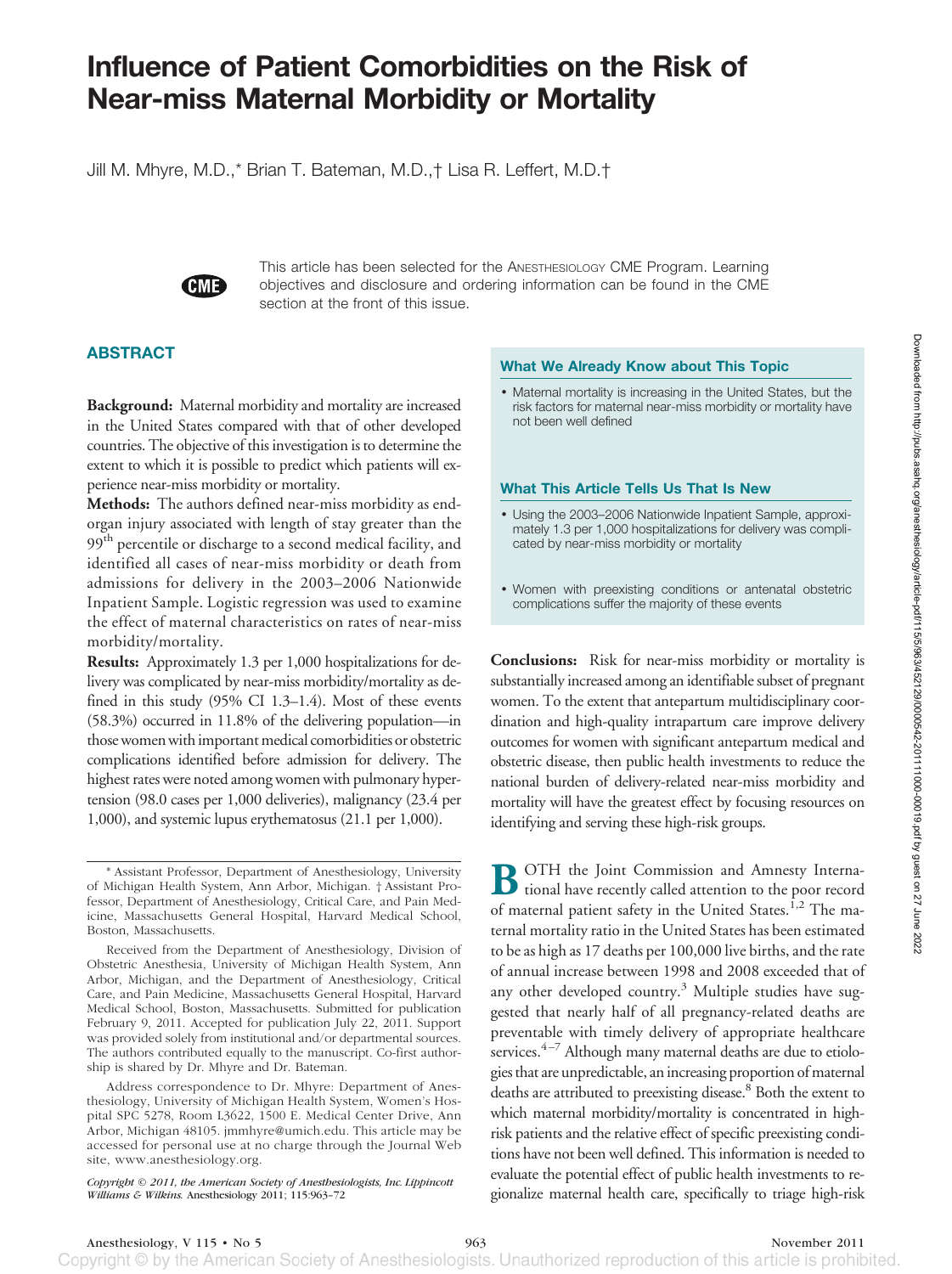patients to regional centers with increased capacity to deliver intensive antepartum and peripartum care.

Even in the largest datasets, studies that focus on maternal mortality alone do not provide sufficient case numbers on which to conduct a detailed analysis of risks associated with preexisting conditions. We therefore chose to expand our analysis to include near-miss maternal morbidity as well as mortality. An obstetric "near-miss" occurs when a pregnant or recently postpartum woman survives a life-threatening event, either by chance or because of high-quality medical care.<sup>6,9</sup> James Drife introduced this concept in 1993 when he called for an expansion of the United Kingdom Confidential Enquiry in Maternal Death to consider "near- miss" events to better elucidate the processes leading to adverse outcomes.10 Geller *et al.* and Gregory *et al.* incorporated this concept into their continuum of maternal delivery outcomes beginning with "ideal birth," and progressing from some morbidity, to severe morbidity, to nearmiss, and finally to maternal death.<sup>6,11</sup>

Definitions of near-miss morbidity have typically relied on either management-based criteria (*e.g.*, intensive care unit admission, $12-18$ ) or criteria available from chart review but not administrative data.<sup>9,19,20</sup> Recently, the World Health Organization conducted a systematic review of studies of near-miss maternal morbidity and found that end-organ injury was a more specific and epidemiologically sound method to identify nearmiss morbidity than were management-based criteria.<sup>21</sup> Moreover, definitions based on chart review have limited utility in analyzing population-level predictors of near-miss maternal morbidity because this outcome is fortunately rare.

In our investigation, we develop an administrative data definition of near-miss maternal morbidity and define the extent to which preexisting maternal medical and obstetric conditions that are identifiable before the time of admission to the labor and delivery suite predict near-miss maternal morbidity or death.

# **Materials and Methods**

# *Data Source*

Data were derived from the Nationwide Inpatient Sample (NIS), an administrative dataset that is maintained by the Agency for Healthcare Research and Quality as part of the Healthcare Cost and Utilization Project. The NIS is constructed to approximate a 20% stratified sample of non-Federal hospitals, and contains information on all acute care admissions from each of the sampled hospitals. Approximately 1,000 hospitals are selected for inclusion each year; sampling is based on five characteristics including ownership (*e.g.*, investor owned, government, not-for-profit), bed size, teaching status, urban (*vs.* rural) location, and geographic region, such that the sample is representative of all hospitalizations in the United States. Multiple data elements are included for each admission including patient age, race, admission source, assigned diagnosis-related

group, disposition, and up to 15 diagnoses and procedures recorded using the International Classification of Diseases, Ninth Revision codes (ICD-9 CM).‡

# *Identification of Hospitalizations for Delivery*

We queried all diagnosis, procedure, and diagnosis-related group fields using a modified version of the algorithm described by Kuklina *et al*.<sup>22</sup> to identify all admissions for delivery in the NIS during 2003–2006. Hospitalizations were included if they had a diagnosis code or diagnosis-related groups indicating delivery or procedure codes related to delivery (*e.g.*, forceps, breech extraction, vacuum extraction, version and extraction, manually assisted deliveries, episiotomy, hysterotomy, or cesarean delivery). Hospitalizations were excluded if they had diagnosis codes indicating hydatidiform mole, ectopic pregnancy, other abnormal products of conception, or procedure codes indicating abortion. We excluded hospitalizations in which the age of the patient was missing. The ICD-9 CM and diagnosis-related group codes used in selecting deliveries can be found in appendix 1.

#### *Primary Outcome*

Near-miss morbidity or death was the primary outcome of this analysis. We surveyed the literature<sup>23-25</sup> and reviewed the ICD-9 CM manual to compile a list of severe, life-threatening complications representing end-organ injury that were relevant to an obstetric population. We then identified the presence of these complications in our cohort of delivering patients by querying all diagnosis fields using the appropriate ICD-9 CM codes (table 1). The association of each of these complications with in-hospital death or discharge to a medical facility was then confirmed using univariate analysis (data not shown). One or more of each of these complications was present in 82.1% of in-hospital maternal deaths.

We defined near-miss morbidity as the presence of any of the complications listed in table 1 plus either a length of stay corresponding to the 99<sup>th</sup> percentile for delivery-related hospitalization (*i.e.*, greater than 7 days) or discharge to a facility other than home (*i.e.*, short- term hospital, skilled nursing facility, intermediate care facility, or another type of healthcare facility).

### *Predictors*

From a survey of the published literature<sup>25-33</sup> and clinical plausibility, we compiled a list of maternal medical and obstetric comorbidities that might act as risk factors for near-miss morbidity/mortality. We focused our analysis on preexisting conditions (comorbidities) rather than on complications of delivery and identified the presence of these conditions by querying all diagnosis fields using the ICD-9 CM codes listed in appendix 2.

### *Missing Data*

Disposition after hospital discharge was missing in 213 records; these were assumed to be routine discharges to home, consistent with 97.3% of records. Length of stay was missing

<sup>‡</sup> Information on the dataset is available at http://www.hcupus.ahrq.gov/nisoverview.jsp. Accessed June 1, 2010.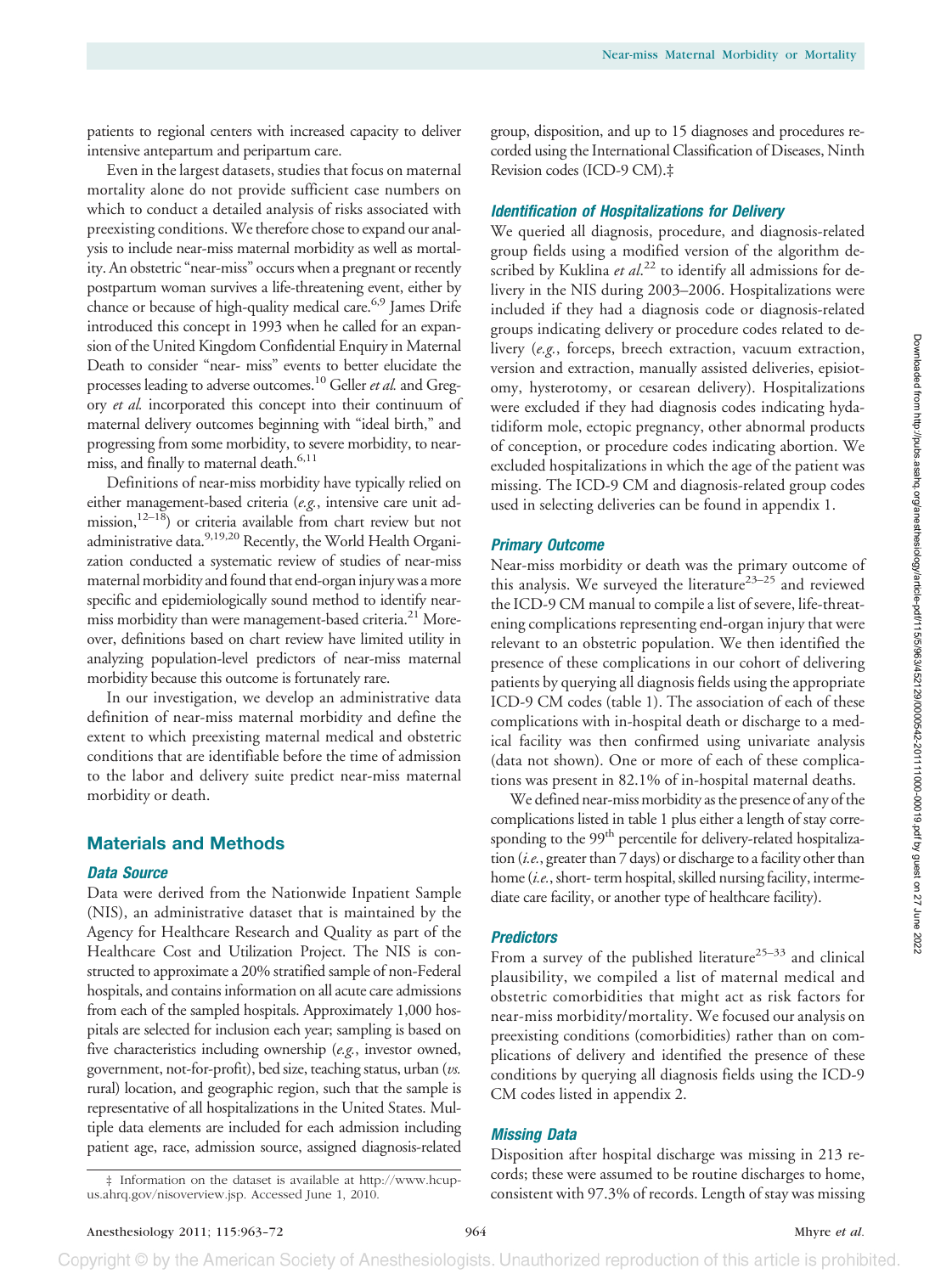| Complication                                            | ICD-9 CM Codes                                                                                                                                                                        | $N = 4,550$ | $(\%)$ |
|---------------------------------------------------------|---------------------------------------------------------------------------------------------------------------------------------------------------------------------------------------|-------------|--------|
| Acute heart failure                                     | 415.0, 427.5, 428.1, 428.21, 428.31, 428.41, 997.1,<br>669.4x, 428.23, 428.33, 428.43                                                                                                 | 880         | (19.3) |
| Acute renal failure                                     | 584.x, 669.3x                                                                                                                                                                         | 568         | (12.5) |
| Acute liver disease                                     | 570, 646.7x, 674.8x                                                                                                                                                                   | 948         | (20.8) |
| Acute myocardial infarction                             | 410.x                                                                                                                                                                                 | 42          | (0.9)  |
| Acute respiratory distress syndrome                     | 518.81, 518.82, 518.84, 518.5x, 799.1x                                                                                                                                                | 923         | (20.3) |
| Aspiration pneumonitis                                  | 507.0, 997.3                                                                                                                                                                          | 268         | (5.9)  |
| Disseminated intravascular coagulation/<br>coagulopathy | 666.3x, 286.6, 286.7, 286.9, 287.4                                                                                                                                                    | 981         | (21.6) |
| Coma                                                    | 780.01, 780.03, 572.2, 250.2x, 250.3x, 251.0                                                                                                                                          | 39          | (0.9)  |
| Delerium                                                | 293.x                                                                                                                                                                                 | 28          | (0.6)  |
| Major blood product reactions                           | 999.5-999.8x                                                                                                                                                                          | 34          | (0.7)  |
| Panhypopituitary syndrome                               | 253.2                                                                                                                                                                                 |             |        |
| Puerperal cerebrovascular disorders                     | 671.5x, 674.0x, 430-432, 436, 997.01, 997.02,<br>433.01, 433.11, 433.21, 433.31, 433.81, 433.91,<br>434.01, 434.11, 434.91, 325, 348.1, 348.3x,<br>348.5, 437.1, 437.2, 437.6, 346.6x | 408         | (9.0)  |
| Pulmonary edema                                         | 518.4x, 428.1x                                                                                                                                                                        | 233         | (5.1)  |
| Pulmonary embolism                                      | 673.x, 415.1x                                                                                                                                                                         | 369         | (8.1)  |
| Sepsis                                                  | 038.x, 995.91, 995.92                                                                                                                                                                 | 570         | (12.5) |
| Severe anesthesia complications                         | 668.0-668.2x, 995.86                                                                                                                                                                  | 128         | (2.8)  |
| Shock                                                   | 669.1, 785.5x, 998.0x, 995.4x, 995.0x, 995.94,<br>999.4                                                                                                                               | 307         | (6.7)  |
| Status asthmaticus                                      | 493.01, 493.11, 493.21, 493.91                                                                                                                                                        | 21          | (0.5)  |
| Status epilepticus                                      | 345.3                                                                                                                                                                                 | 11          | (0.2)  |

|  |  |  |  |  |  | Table 1. Maternal Complications in Patients Classified as Having Near-miss Morbidity/Mortality |
|--|--|--|--|--|--|------------------------------------------------------------------------------------------------|
|--|--|--|--|--|--|------------------------------------------------------------------------------------------------|

\* Cell not shown because cell size less than or equal to 10.

ICD-9 CM Codes = The International Classification of Diseases, Ninth Revision, Clinical Modification.

in 61 records; these were assumed to be less than 7 days, which is true of 99% of hospitalizations. Eleven states in 2003–2004 and nine states in 2005–2006 did not record or publically release data on patient race; race was coded as "Missing" when this data element was not available.

#### *Statistical Analysis*

Bivariate analysis was initially completed with the entire dataset to detect an association between near-miss morbidity/ mortality and the maternal characteristics shown in table 2. Conditions that afflict 10 or fewer patients are not reported in accordance with the NIS Data Use Agreement, designed to prevent identification of individuals. Chronic congestive heart failure and history of pulmonary embolism were excluded from further analysis because the total number of patients was less than or equal to 10 in the delivering cohort. Categoric variables were compared using the chi-square test. The patient demographics and the preexisting condition variables shown in table 2 were then tested for collinearity. The variance inflation scores ranged from 1.0 to 1.25, with a mean of 1.03, and the maximum condition index was 3.78 and all variables were retained in subsequent analysis.

The dataset was then randomly split into an estimation dataset (70%) and a validation dataset (30%). Logistic regression analysis was then performed on the estimation dataset to identify independent predictors of near-miss morbidity/mortality. Initially all of the variables were included in

the model. After the first step of model selection, variables with limited statistical significance  $(P > 0.1)$  or clinical significance ( $OR > 0.9$  and  $\leq 1.1$ ) were excluded and the model was refit. We did not consider interaction terms in the model. The model was tested for discrimination in both the estimation and validation dataset by calculating the area under the receiver operating curve.

Variable selection and univariate statistics were completed using SPSS version 17.0 (SPSS, Chicago, IL). Multivariate analysis was completed in Stata version 10.0, (Stata, College Station, TX).

## **Results**

Of the 3,463,327 maternal hospital admissions for delivery in the NIS for the years 2003–2006, we identified 4,550 hospitalizations (0.13%) that were complicated by a nearmiss morbidity/mortality event. Of these, 3,996 patients (87.9%) remained in the hospital longer than 7 days, 775 (17.0%) were discharged or transferred to a medical facility, and 226 (5.8%) died during the delivery-hospitalization.

The most common complications, each occurring in approximately 20% of these patients, were disseminated intravascular coagulation/coagulopathy, acute liver disease, acute respiratory distress syndrome, and acute heart failure (table 1). One or more of these complications was present in 68.4%  $(n = 3,112)$  of the patients.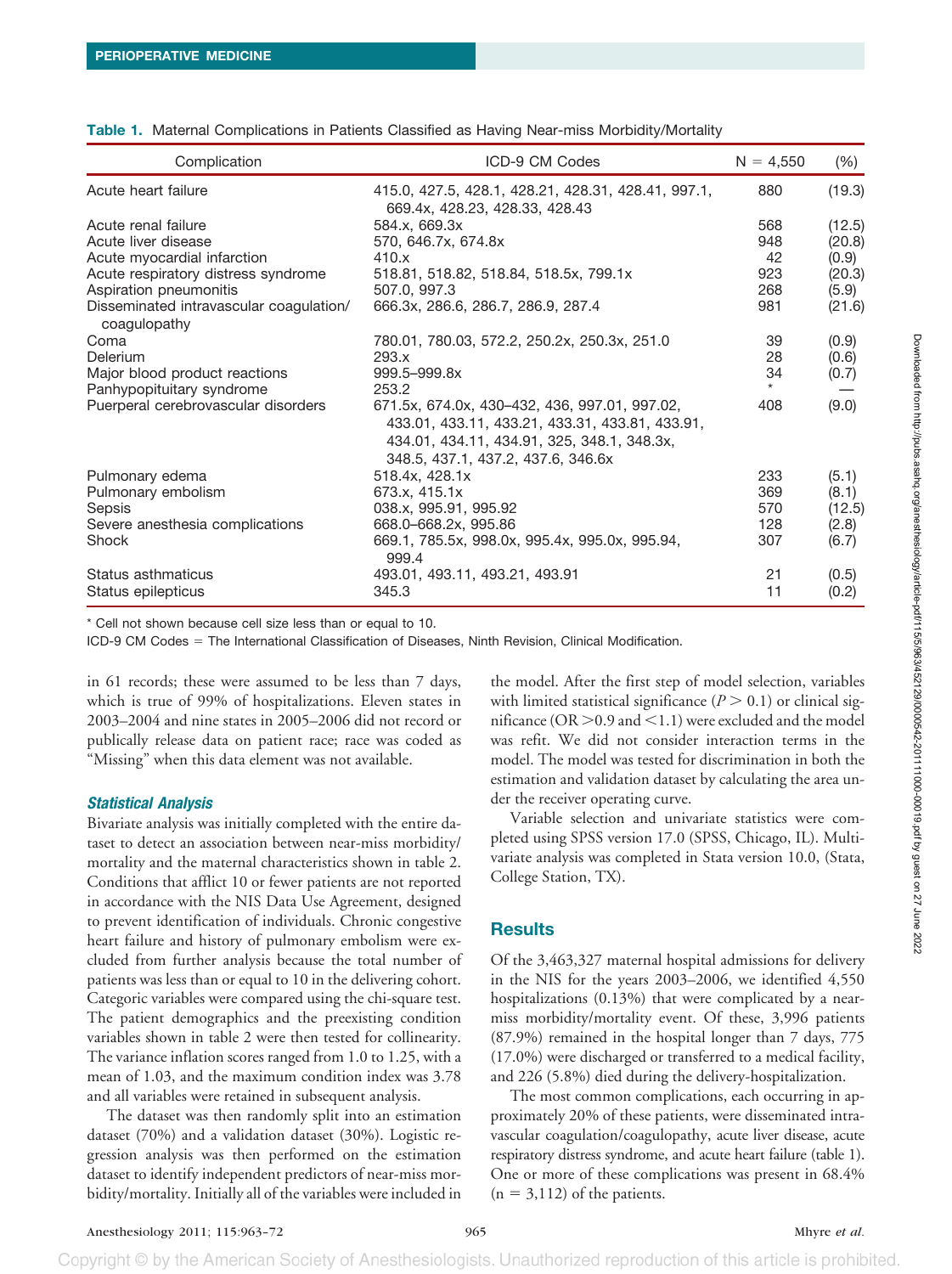|                                    | Patients with Near-miss<br>Morbidity/Mortality |        | Patients without Near-miss<br>Morbidity/Mortality |        |           |
|------------------------------------|------------------------------------------------|--------|---------------------------------------------------|--------|-----------|
|                                    | $N = 4,550$                                    | (% )   | $N = 3,458,777$                                   | (% )   | P Value   |
| Age                                |                                                |        |                                                   |        | < 0.001   |
| $<$ 20                             | 456                                            | (10.0) | 357,629                                           | (10.3) |           |
| $20 - 34$                          | 2,944                                          | (64.7) | 2,602,993                                         | (75.3) |           |
| $35 - 39$                          | 843                                            | (18.5) | 405,218                                           | (11.7) |           |
| $\geq 40$                          | 307                                            | (6.7)  | 92,937                                            | (2.7)  |           |
| Race                               |                                                |        |                                                   | —      | < 0.001   |
| White                              | 1,424                                          | (31.3) | 1,329,645                                         | (38.4) |           |
| <b>Black</b>                       | 933                                            | (20.5) | 318,719                                           | (9.2)  |           |
| Hispanic                           | 739                                            | (16.2) | 651,804                                           | (18.8) |           |
| Asian or Pacific Islander          | 160                                            | (3.5)  | 117,828                                           | (3.4)  | $\equiv$  |
| Native American                    | 31                                             | (0.7)  | 14,290                                            | (0.4)  |           |
| Other                              | 162                                            | (3.6)  | 121,103                                           | (3.5)  |           |
| Missing                            | 1,101                                          | (24.2) | 905,388                                           | (26.2) |           |
| Conditions                         |                                                |        |                                                   |        |           |
| Malignancy                         | 31                                             | (0.7)  | 1,292                                             | (0.0)  | < 0.001   |
| Pulmonary hypertension             | 45                                             | (1.0)  | 414                                               | (0.0)  | < 0.001   |
| Placenta previa                    | 224                                            | (4.9)  | 17,939                                            | (0.5)  | < 0.001   |
| Sickle cell disease                | 64                                             | (1.4)  | 4,071                                             | (0.1)  | < 0.001   |
| Hypertensive disorder of pregnancy | 1,577                                          | (34.7) | 236,141                                           | (6.8)  | < 0.001   |
| Chronic renal disease              | 128                                            | (2.8)  | 6,521                                             | (0.2)  | < 0.001   |
| Preexisting hypertension           | 465                                            | (10.2) | 51,178                                            | (1.5)  | < 0.001   |
| Chronic ischemic heart disease     | $\star$                                        |        | 395                                               | (0.0)  | $<$ 0.001 |
| Congenital heart disease           | 32                                             | (0.7)  | 2,569                                             | (0.1)  | $<$ 0.001 |
| Systemic lupus erythematosus       | 63                                             | (1.4)  | 2,929                                             | (0.1)  | < 0.001   |
| Hypercoagulable state              | 44                                             | (1.0)  | 4,574                                             | (0.1)  | < 0.001   |
| Human immunodeficiency virus       | 12                                             | (0.3)  | 789                                               | (0.0)  | < 0.001   |
| Multiple gestation                 | 448                                            | (9.8)  | 60,717                                            | (1.8)  | < 0.001   |
| Drug abuse                         | 168                                            | (3.7)  | 39,788                                            | (1.2)  | < 0.001   |
| Valvular disease                   | 138                                            | (3.0)  | 22,759                                            | (0.7)  | < 0.001   |
| Asthma                             | 194                                            | (4.3)  | 74,430                                            | (2.2)  | < 0.001   |
| Diabetes mellitus                  | 480                                            | (10.5) | 191,455                                           | (5.5)  | $<$ 0.001 |
| Obesity                            | 108                                            | (2.4)  | 40,658                                            | (1.2)  | $<$ 0.001 |
| Cystic fibrosis                    | $\star$                                        |        | 170                                               | (0.0)  | < 0.001   |
| History of organ transplant        | $\star$                                        |        | 341                                               | (0.0)  | < 0.001   |
| Previous cesarean delivery         | 716                                            | (15.7) | 494,228                                           | (14.3) | 0.005     |
| Spine abnormalities                | $\star$                                        |        | 3.752                                             | (0.1)  | 0.977     |
| Tobacco abuse                      | 123                                            | (2.7)  | 115,851                                           | (3.3)  | 0.015     |

**Table 2.** Rates of Maternal Demographic Characteristics and Comorbidities in Patients with and without Near-miss Morbidity/Mortality

\* Cell not shown because cell size less than or equal to 10.

Table 2 shows the rates of various maternal demographic characteristics and comorbidities in the delivering cohort and the univariate association with near-miss morbidity/mortality. Women older than 34 yr and non-Hispanic black women are disproportionately represented among patients with near-miss morbidity/mortality. In addition, all tested conditions were significantly associated with this outcome, with the exception of spine abnormalities. Among women with nearmiss morbidity/mortality, the most common comorbidities are hypertensive disorders of pregnancy (34.7%), previous cesarean delivery (15.7%), diabetes mellitus (10.5%), preexisting hypertension (10.2%), and multiple gestation (9.8%).

The rate of near-miss morbidity/mortality per 1,000 hospitalizations is increased with age older than 34 yr and nonwhite race (table 3). Near-miss morbidity or mortality complicates close to 10% of deliveries in women with pulmonary hypertension and 2% or more deliveries in women with malignancy or systemic lupus erythematosus. This rate exceeds 1% for women with placenta previa, sickle cell disease, chronic renal disease, congenital heart disease, and human immunodeficiency virus.

All preexisting conditions listed in table 3 are independently associated with near-miss morbidity/mortality, with the exception of obesity and previous cesarean delivery.

Discrimination of the final logistic regression model was assessed in the estimation and validation samples by calculating the area under the receiver operating characteristic curve; this value was 0.79 and 0.78, respectively.

Table 4 lists the discrimination characteristics for various thresholds to identify high-risk patients. An adjusted OR threshold of 3 has a sensitivity of 58.3%, meaning that most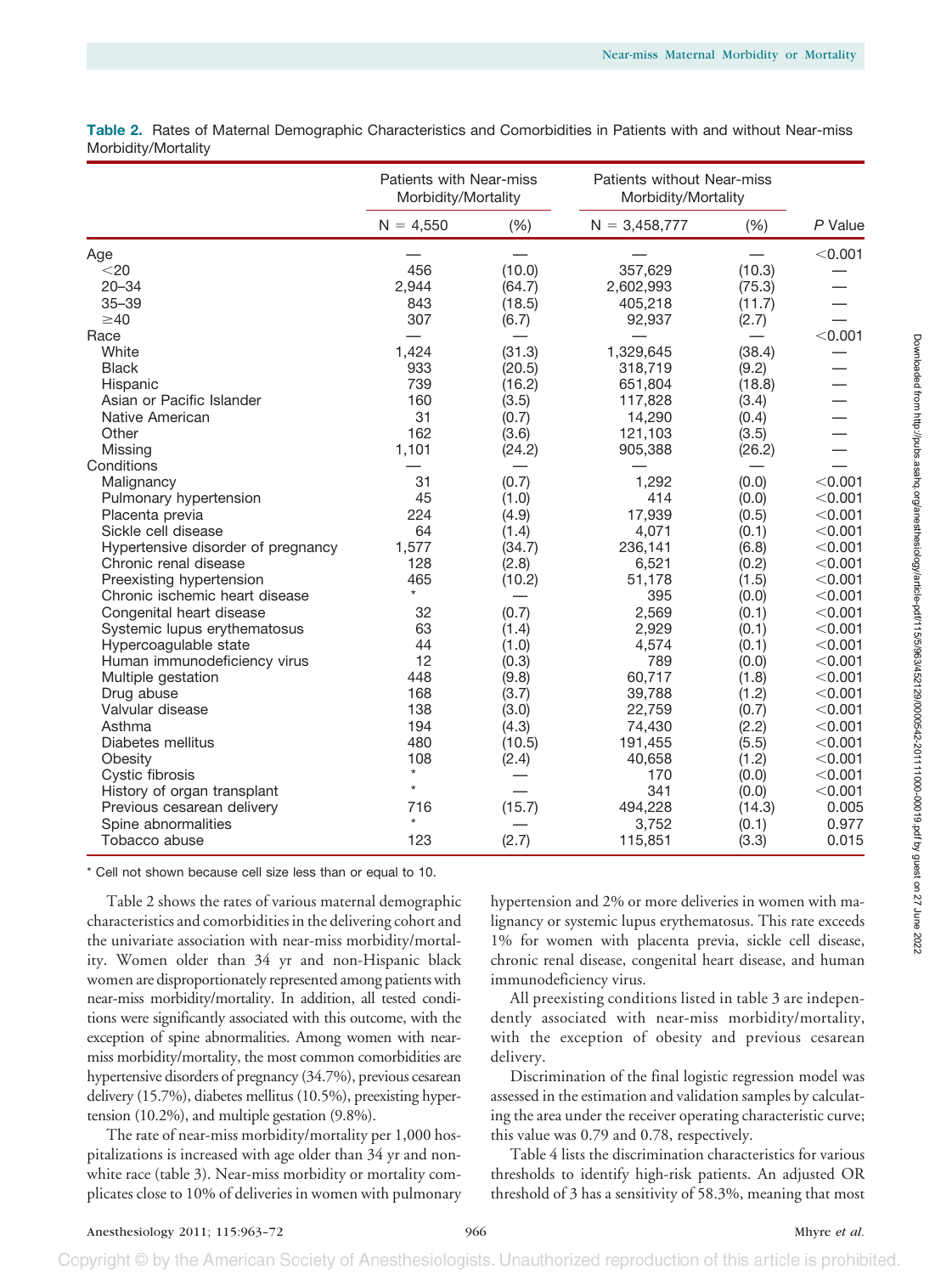|                                     | Rate of Near-miss<br>Morbidity/Mortality<br>per 1,000 Deliveries† | 95% CI        | Adjusted Odds Ratio‡ | 95% CI                   | P Value   |
|-------------------------------------|-------------------------------------------------------------------|---------------|----------------------|--------------------------|-----------|
| Age                                 |                                                                   |               |                      |                          |           |
| $<$ 20 (3)                          | 1.3                                                               | $1.1 - 1.2$   | 1.07                 | $0.95 - 1.21$            | 0.255     |
| $20 - 34$                           | 1.1                                                               | $1.2 - 1.4$   | Ref                  |                          |           |
| $35 - 39(2)$                        | 2.1                                                               | $1.9 - 2.2$   | 1.60                 | $1.45 - 1.75$            | < 0.001   |
| $\geq 40(4)$                        | 3.3                                                               | $2.9 - 3.7$   | 2.08                 | $1.81 - 2.40$            | < 0.001   |
| Race                                |                                                                   |               | —                    |                          |           |
| White                               | 1.1                                                               | $1.0 - 1.1$   | Ref                  |                          |           |
| <b>Black</b>                        | 2.9                                                               | $2.7 - 3.1$   | 2.40                 | $2.17 - 2.66$            | < 0.001   |
| Hispanic                            | 1.1                                                               | $1.1 - 1.2$   | 1.25                 | $1.12 - 1.39$            | < 0.001   |
| Asian or Pacific Islander           | 1.4                                                               | $1.1 - 1.6$   | 1.37                 | $1.13 - 1.67$            | 0.002     |
| Native American                     | 2.2                                                               | $1.4 - 2.9$   | 1.76                 | $1.12 - 2.76$            | 0.014     |
| Other                               | 1.3                                                               | $1.1 - 1.5$   | 1.34                 | $1.10 - 1.64$            | 0.004     |
| Missing                             | 1.2                                                               | $1.1 - 1.3$   | 1.19                 | $1.09 - 1.31$            | < 0.001   |
| Conditions                          |                                                                   |               |                      |                          |           |
| Malignancy                          | 23.4                                                              | $15.3 - 31.6$ | 18.37                | $12.16 - 27.76 < 0.001$  |           |
| Pulmonary hypertension              | 98.0                                                              | 70.8-125.2    | 12.00                | $7.61 - 18.91 < 0.001$   |           |
| Placenta previa                     | 12.3                                                              | $10.7 - 13.9$ | 10.02                | $8.51 - 11.81 < 0.001$   |           |
| Sickle cell disease                 | 15.5                                                              | $11.7 - 19.2$ | 6.95                 | 5.08-9.52                | < 0.001   |
| Hypertensive disorders of pregnancy | 6.6                                                               | $6.3 - 7.0$   | 6.58                 | $6.10 - 7.09$            | < 0.001   |
| Chronic renal disease               | 19.3                                                              | 15.9-22.6     | 6.56                 | $5.14 - 8.36$            | < 0.001   |
| Preexisting hypertension            | 9.0                                                               | $8.2 - 9.8$   | 5.87                 | $5.20 - 6.64$            | < 0.001   |
| Chronic ischemic heart disease      | $\star$                                                           | $\star$       | 5.48                 | $2.48 - 12.08 < 0.001$   |           |
| Congenital heart disease            | 12.3                                                              | $8.1 - 16.5$  | 5.45                 | $3.42 - 8.70$            | < 0.001   |
| Systemic lupus erythematosus        | 21.1                                                              | 15.9-26.2     | 5.39                 | $3.86 - 7.54$            | < 0.001   |
| Hypercoagulable state               | 9.5                                                               | $6.7 - 12.3$  | 5.37                 | $3.74 - 7.72$            | < 0.001   |
| Human immunodeficiency virus        | 15                                                                | $6.6 - 23.4$  | 4.89                 | $2.16 - 11.10 \le 0.001$ |           |
| Multiple gestation                  | 7.3                                                               | $6.6 - 8.0$   | 4.01                 | $3.56 - 4.53$            | < 0.001   |
| Drug abuse                          | 4.2                                                               | $3.6 - 4.8$   | 3.26                 | $2.70 - 3.94$            | $<$ 0.001 |
| Valvular disease                    | 6.0                                                               | $5.0 - 7.0$   | 2.99                 | $2.40 - 3.73$            | < 0.001   |
| Asthma                              | 2.6                                                               | $2.2 - 3.0$   | 1.58                 | $1.33 - 1.87$            | < 0.001   |
| Diabetes mellitus                   | 2.5                                                               | $2.3 - 2.7$   | 1.18                 | $1.05 - 1.33$            | 0.005     |
| Obesity                             | 2.6                                                               | $2.1 - 3.1$   |                      |                          | <b>NS</b> |
| Previous cesarean delivery          | 1.4                                                               | $1.3 - 1.6$   |                      |                          | <b>NS</b> |
| Tobacco abuse                       | 1.1                                                               | $0.9 - 1.2$   | 0.70                 | $0.56 - 0.87$            | 0.001     |
| Overall                             | 1.3                                                               | $1.3 - 1.4$   |                      |                          |           |

**Table 3.** Rates and Adjusted Odds Ratios for Near-miss Morbidity/Mortality by Maternal Characteristics and **Comorbidities** 

\* Cell not shown because the event rate is based on a cell size less than or equal to 10. † Event rates were calculated using the entire data set. ‡ Adjusted odds ratios were calculated from the final logistic regression model for the estimation data set.

of all near-miss maternal morbidity or mortality events occurred in 11.8% of the delivering population—in those women who had least 1 of 15 conditions listed in table 3 with an adjusted OR of 3 or greater. Decreasing the adjusted OR threshold to 2 increases sensitivity to 69.4%, and encompasses an additional 10.2% of delivering women who were either  $\geq 40$  yr of age or of non-Hispanic black race, with no identifiable coexisting disease with an adjusted OR of 3 or greater. The remaining 78% of the delivering population did not have any of the identified risk factors with an adjusted OR of 2 or greater; these women experienced 30.6% of all near-miss maternal morbidity/mortality events, but individual risk was just 0.05% during each hospitalization for delivery.

# **Discussion**

Using the largest hospital discharge dataset available in the United States, we found that 1 in 760 hospitalizations for

delivery is complicated by near-miss morbidity or mortality. We sought to determine the extent to which near-miss morbidity/mortality is concentrated in high-risk patients and found that most of these events occur in patients with highrisk conditions generally identifiable at the time of admission to the labor floor. This suggests a potential opportunity to improve maternal outcomes by triaging high-risk women to delivery centers with increased capacity to deliver intensive antepartum and peripartum care.

Previous population-level analyses have documented increased risk for severe maternal morbidity or mortality among those parturients admitted with malignancy,<sup>32</sup> pulmonary hypertension,<sup>25</sup> placenta previa,<sup>34-36</sup> sickle cell disease,<sup>28,30,33</sup> hypertensive disorders of pregnancy,<sup>31,37</sup> chronic renal disease,25 preexisting hypertension,25,29,31 chronic ischemic heart disease,<sup>25,28,30</sup> congenital heart disease,<sup>25,38</sup> systemic lupus erythematosus,<sup>25,27,28,30</sup> hypercoagulable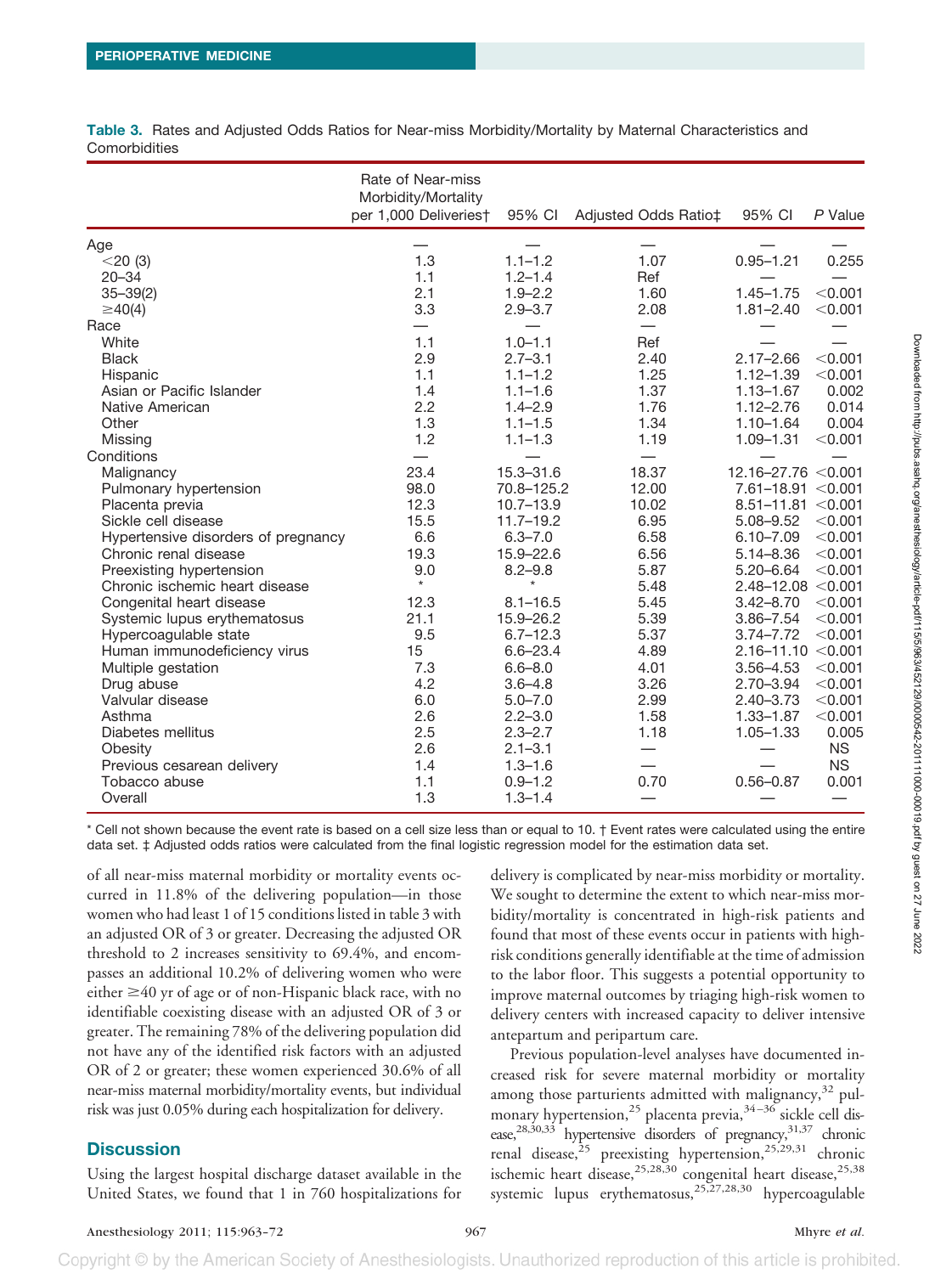| Adjusted<br>Odds Ratio* | Sensitivity<br>(%) | Specificity<br>$(\% )$ | Positive Predictive<br>Value (%) | 1-Negative Predictive<br>Valuet (%) | Proportion of the<br>Delivering Population‡ (%) |
|-------------------------|--------------------|------------------------|----------------------------------|-------------------------------------|-------------------------------------------------|
| 12                      | 1.7                | >99.9                  | 4.27                             | 0.13                                | 0.05                                            |
| 10                      | 6.5                | 99.4                   | 1.49                             | 0.12                                | 0.6                                             |
| 6                       | 42.9               | 92.4                   | 0.73                             | 0.08                                | 7.7                                             |
| 5                       | 51.5               | 90.7                   | 0.73                             | 0.07                                | 9.3                                             |
| 4                       | 56.4               | 89.3                   | 0.69                             | 0.06                                | 10.8                                            |
| 3                       | 58.3               | 88.3                   | 0.65                             | 0.06                                | 11.8                                            |
| 2                       | 69.4               | 78.1                   | 0.41                             | 0.05                                | 22.0                                            |

**Table 4.** Discrimination Characteristics for Independent Risk Factor Thresholds to Predict a Composite of Near-miss Morbidity or Mortality

\* Column 1 refers to the adjusted odds ratio for maternal characteristics and comorbidities listed in table 3. Sensitivity, specificity, and positive predictive value apply to the population of women whose greatest risk factor has an adjusted odds ratio equal to or greater than the corresponding value listed in column 1. † 1-Negative predictive value is the risk of near-miss morbidity or mortality for the population of women whose greatest risk factor has an adjusted odds ratio less than the corresponding value listed in column 1. ‡ Proportion of the delivering population whose greatest risk factor has an adjusted odds ratio equal to or greater than the corresponding value listed in column 1.

state, $28-30$  human immunodeficiency virus,  $39,40$  multiple gestation,<sup>41–46</sup> valvular heart disease,<sup>25,28,30,38</sup> and diabetes mellitus.25,28,29 We used multivariate analysis to define the independent risk of near-miss morbidity/mortality associated with each of these conditions. High rates of substance abuse have been noted in inquiries of maternal death, $47$  and our analysis confirms a fourfold increased rate of near-miss morbidity/mortality among these women. Likewise, deaths attributed to asthma have been consistently identified by maternal mortality surveillance efforts, $47$  and asthma has been associated with other adverse obstetric outcomes including preeclampsia, chorioamnionitis, antepartum and postpartum hemorrhage, and cesarean delivery.<sup>48-51</sup> Our study confirms an epidemiologic link between asthma and near-miss maternal morbidity or mortality.

In contrast with previous studies, neither obesity nor previous cesarean delivery predicted a near-miss maternal morbidity/mortality event in our multivariate analysis. Event rates were increased at least twofold among obese women; however, multivariate analysis suggests that coexisting medical disease rather than obesity *per se* drives this relationship. Approximately 15% of the sample had a previous cesarean delivery, and while risk was increased approximately 10% in this group, the sample size was insufficient to confirm or refute an independent relationship in multivariate analysis. Nevertheless, previous cesarean delivery does increase risk for abnormal placentation,  $35,36,52$  and placenta previa was a strong independent risk factor for near-miss morbidity/ mortality.

Although smoking has been shown to increase a number of specific maternal risks, including myocardial infarction<sup>29</sup> and stroke,<sup>28</sup> women who smoked had a slightly reduced risk of near-miss morbidity/mortality in the current study. Tobacco abuse has been shown to correlate with intrauterine growth restriction resulting in small head circumference for gestational age<sup>53</sup> and with preterm birth, both of which may decrease probability of cesarean delivery and the increased risk of maternal complications that accompany it. In addi-

tion, smoking has been associated with reduced rates of preeclampsia in women younger than 30 yr without preexisting hypertension.<sup>54,55</sup>

Risk is increased among nonwhite women, but particularly among non-Hispanic black women. Multivariate adjustment for maternal age and preexisting conditions does little to attenuate this increase in risk. Although black race has been shown to predict a number of adverse maternal outcomes, including pregnancy-related death, 8,37,56 the mechanism for this disparity is unknown and may involve maternal behavioral patterns, genetic predispositions, social circumstances, environmental exposures, and suboptimal medical care.<sup>57,58</sup>

Advancing maternal age is strongly associated with nearmiss morbidity/mortality, consistent with previous reports.56,59,60 Compared with women age 20 –34 yr, risk is increased twofold for women between 35 and 39 yr, and threefold for women aged 40 yr and older. Adjustment for all preexisting conditions considered in this analysis explains approximately 16% and 31% of this increased risk, respectively.

On the continuum of maternal delivery outcomes, nearmiss lies between severe obstetric morbidity and maternal death.<sup>6</sup> The delivery-related mortality rate in our study was 6.5 per 100,000 hospitalizations for delivery, comparable with rates recently reported elsewhere.<sup>5,61</sup> This ratio is less than half of the maternal mortality ratio, which includes all deaths during any point in pregnancy or within 42 days of the end of pregnancy, and substantially less than the pregnancy-related maternal mortality ratio, which includes all deaths during any point in pregnancy or up to a full year after the termination of pregnancy.<sup>58</sup>

Severe obstetric morbidity includes a broader category of women who suffered major complications with delivery that were not necessarily associated with critical illness (*e.g.*, blood transfusion). Previous analyses of population-level administrative data in the United States and Canada have used ICD-9 CM codes to identify those delivery-related hospital-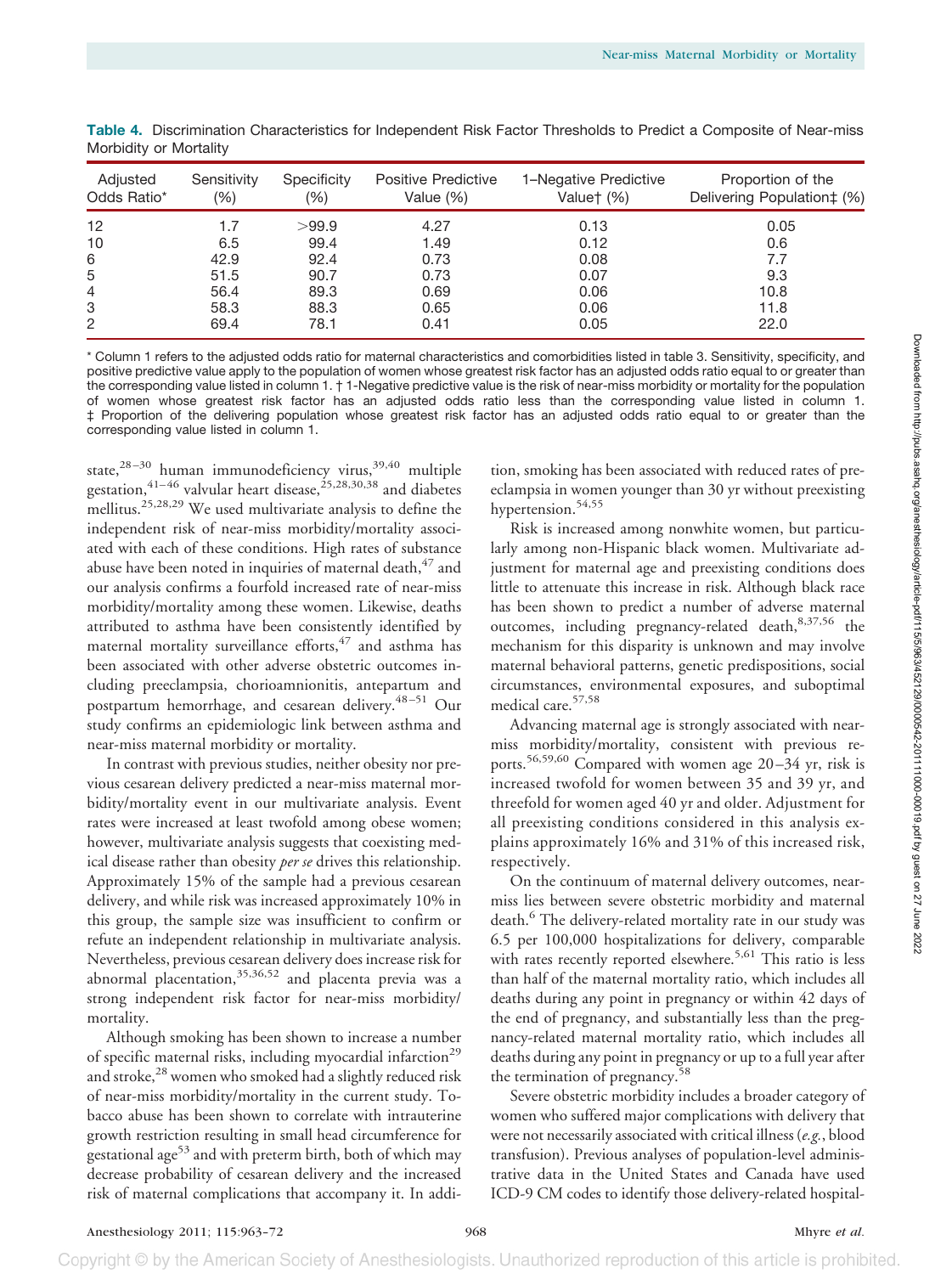izations that resulted in severe obstetric morbidity, and have reported incidences between 4.4 and 8.1 per 1,000 deliveries.<sup>23–25</sup> Combining ICD-9 CM codes with a requirement for prolonged length of stay decreases the number of identified cases, presumably by improving specificity.<sup>23</sup> Prolonged length of stay greater than the 90<sup>th</sup> percentile (*i.e.*, length of stay more than 3 days) or discharge to a second health care facility has been used to enhance specificity to identify true cases with severe obstetric morbidity.23,24

Our current work builds on existing definitions of severe obstetric morbidity to capture near-miss maternal morbidity by requiring an ICD-9 CM code that designates end-organ injury, and by pairing this requirement with either a prolonged length of stay greater than the 99<sup>th</sup> percentile or discharge to a second medical facility. This new definition allowed us to query a dataset with close to 3.5 million hospitalization records, to identify a composite outcome of near-miss maternal morbidity or mortality, and to evaluate a long list of patient characteristics and comorbidities in a single multivariate model to predict these adverse outcomes as a whole.

Based on recent surveillance in the United States and the United Kingdom, complications of preexisting medical conditions appear to be the fastest rising category of maternal death.<sup>8,62</sup> Our analysis confirms this observation; close to 60% of near-miss maternal morbidity or mortality events are concentrated in approximately 10% of women with medical or obstetric conditions known at the time of admission to the labor and delivery unit. As such, targeted regionalization, specifically, triaging high-risk patients to regional centers with increased capacity to deliver intensive antepartum and peripartum care, may be a viable public health strategy to improve maternal delivery outcomes in the United States.

Similarly, The American Congress of Obstetricians and Gynecologists and the National Institutes of Health have called for regional networks structured around referral centers that provide a safe environment for women to undertake a trial of labor after cesarean delivery.<sup>63</sup> Centers with resources to support these trials of labor could be the same centers with enhanced capacity to care for women with significant preexisting disease. Services in these regional centers may already or could be expanded to include antepartum consultations to maternal-fetal medicine specialists, anesthesiologists, cardiologists, and other specialists as needed, multidisciplinary coordination to optimize the delivery plan, around-the-clock dedicated in-house obstetric and anesthesia and intensive care services, an on-site blood bank for women with conditions that increase risk for hemorrhage, and interventional radiology. Delivery in a regional center with a multidisciplinary care team has recently been shown to reduce morbidity among women with placenta accreta<sup>64</sup> and morbidity and mortality among women who underwent peripartum hysterectomy.65

The list of high-risk conditions in table 3 and the risk thresholds in table 4 could be used as a triage tool for indi-

vidual facilities. For example, nonhospital birth centers and small delivery centers with limited capacity to provide around-the-clock services might use thresholds to decide on their level of acceptable risk, and consequently the characteristics of the pregnant population they are safely able to serve. Obstetric health care providers working within the targeted regional centers could also use this tool, in this case to identify those patients who may benefit from closer antenatal scrutiny and referrals for multidisciplinary antepartum consultation and coordination.

Despite the significant potential applications, several limitations are inherent in this analysis. We were unable to confirm the severity of conditions by using medical records. The conditions listed in table 3 were considered to be preexisting, but the data are cross-sectional, and a present-on-admission flag is not available to confirm antepartum diagnosis. Specific ICD-9 CM codes do not exist for many conditions of interest, including placenta accreta and antepartum cesarean delivery. In addition, the NIS has insufficient power to evaluate certain rare conditions, such as cystic fibrosis and chronic congestive heart failure. Existing codes may not reliably be applied if the consequences for billing are minor, and therefore common conditions such as obesity are typically not well coded.

In conclusion, we found that risk for near-miss maternal morbidity or mortality is substantially increased among a subset of pregnant women who can be identified before admission for delivery. Existing clinical studies suggest that for many of these conditions, antepartum multidisciplinary coordination and careful delivery planning and implementation can improve outcomes for these high-risk patients. Future investigations are needed to define the extent of hospital-level variation in near-miss maternal morbidity/mortality and the potential effect of targeted regionalization to triage high-risk patients to facilities with the capacity to provide high acuity antepartum and peripartum care.

The authors thank the Health Care Utilization Project partners who contributed data to the Nationwide Inpatient Sample. The list is available at www.hcup-us.ahrq.gov/db/hcupdatapartners.jsp (accessed July 6, 2011).

#### **References**

- 1. Joint Commission on Accreditation of Healthcare Organizations: Preventing maternal death. Sentinel Event Alert 2010;  $1 - 4$
- 2. Deadly Delivery: The Maternal Health Care Crisis in the USA. London, UK: Amnesty International, 2010
- 3. Hogan MC, Foreman KJ, Naghavi M, Ahn SY, Wang M, Makela SM, Lopez AD, Lozano R, Murray CJ: Maternal mortality for 181 countries, 1980 –2008: A systematic analysis of progress towards Millennium Development Goal 5. Lancet 2010; 375: 1609 –23
- 4. Berg CJ, Harper MA, Atkinson SM, Bell EA, Brown HL, Hage ML, Mitra AG, Moise KJ Jr, Callaghan WM: Preventability of pregnancy-related deaths: Results of a state-wide review. Obstet Gynecol 2005; 106:1228 –34
- 5. Clark SL, Belfort MA, Dildy GA, Herbst MA, Meyers JA, Han-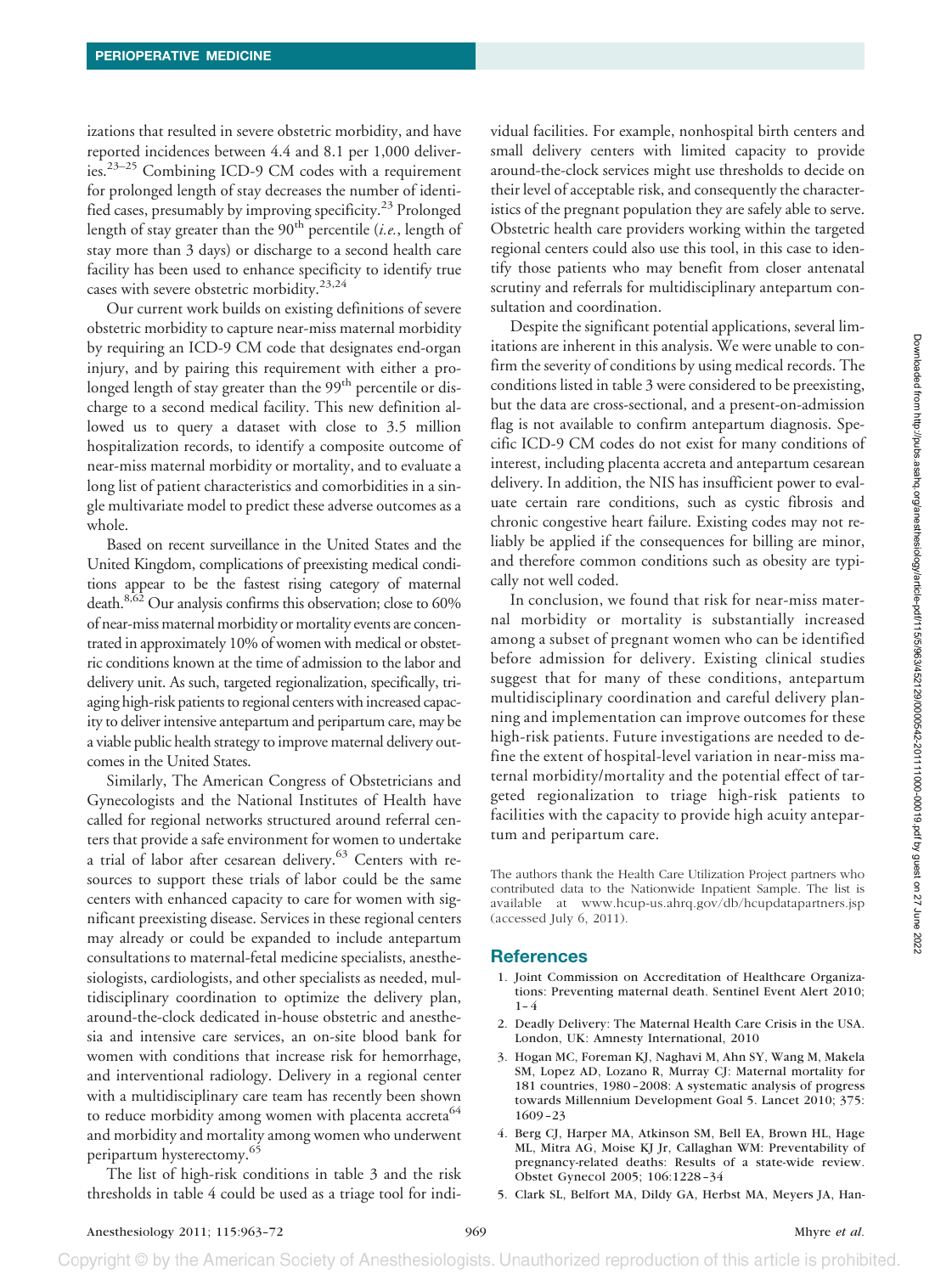kins GD: Maternal death in the 21st century: Causes, prevention, and relationship to cesarean delivery. Am J Obstet Gynecol 2008; 199:36.e1–5; discussion 91–2.e7–11

- 6. Geller SE, Rosenberg D, Cox SM, Brown ML, Simonson L, Driscoll CA, Kilpatrick SJ: The continuum of maternal morbidity and mortality: Factors associated with severity. Am J Obstet Gynecol 2004; 191:939 – 44
- 7. Kilpatrick SJ, Crabtree KE, Kemp A, Geller S: Preventability of maternal deaths: Comparison between Zambian and American referral hospitals. Obstet Gynecol 2002; 100:321– 6
- 8. Berg CJ, Callaghan WM, Syverson C, Henderson Z: Pregnancy-related mortality in the United States, 1998 to 2005. Obstet Gynecol 2010; 116:1302–9
- 9. Mantel GD, Buchmann E, Rees H, Pattinson RC: Severe acute maternal morbidity: A pilot study of a definition for a nearmiss. Br J Obstet Gynaecol 1998; 105:985–90
- 10. Drife JO: Maternal "near miss" reports? BMJ 1993; 307: 1087– 8
- 11. Gregory KD, Fridman M, Shah S, Korst LM: Global measures of quality- and patient safety-related childbirth outcomes: Should we monitor adverse or ideal rates? Am J Obstet Gynecol 2009; 200:681.e1–7
- 12. Baskett TF, Sternadel J: Maternal intensive care and near-miss mortality in obstetrics. Br J Obstet Gynaecol 1998; 105:  $981 - 4$
- 13. Bouvier-Colle MH, Ould El Joud D, Varnoux N, Goffinet F, Alexander S, Bayoumeu F, Beaumont E, Fernandez H, Lansac J, Lvy G, Palot M: Evaluation of the quality of care for severe obstetrical haemorrhage in three French regions. BJOG 2001; 108:898 –903
- 14. Bouvier-Colle MH, Salanave B, Ancel PY, Varnoux N, Fernandez H, Papiernik E, Brart G, Benhamou D, Boutroy P, Caillier I, Dumoulin M, Fournet P, Elhassani M, Puech F, Poutot C: Obstetric patients treated in intensive care units and maternal mortality. Eur J Obstet Gynecol Reprod Biol 1996; 65: 121–5
- 15. Bouvier-Colle MH, Varnoux N, Brart G: Maternal deaths and substandard care: The results of a confidential survey in France. Medical Experts Committee. Eur J Obstet Gynecol Reprod Biol 1995; 58:3–7
- 16. Kilpatrick SJ, Matthay MA: Obstetric patients requiring critical care: A five-year review. Chest 1992; 101:1407–12
- 17. Mahutte NG, Murphy-Kaulbeck L, Le Q, Solomon J, Benjamin A, Boyd ME: Obstetric admissions to the intensive care unit. Obstet Gynecol 1999; 94:263– 6
- 18. Wheatley E, Farkas A, Watson D: Obstetric admissions to an intensive therapy unit. Int J Obstet Anesth 1996; 5:221– 4
- 19. Geller SE, Rosenberg D, Cox S, Brown M, Simonson L, Kilpatrick S: A scoring system identified near-miss maternal morbidity during pregnancy. J Clin Epidemiol 2004; 57: 716 –20
- 20. Reichenheim ME, Zylbersztajn F, Moraes CL, Lobato G: Severe acute obstetric morbidity (near-miss): A review of the relative use of its diagnostic indicators. Arch Gynecol Obstet 2009; 280:337– 43
- 21. Say L, Pattinson RC, Gulmezoglu AM: WHO systematic review of maternal morbidity and mortality: The prevalence of severe acute maternal morbidity (near miss). Reprod Health 2004; 1:3
- 22. Kuklina EV, Whiteman MK, Hillis SD, Jamieson DJ, Meikle SF, Posner SF, Marchbanks PA: An enhanced method for identifying obstetric deliveries: Implications for estimating maternal morbidity. Matern Child Health J 2008; 12:469 –77
- 23. Callaghan WM, Mackay AP, Berg CJ: Identification of severe maternal morbidity during delivery hospitalizations, United States, 1991–2003. Am J Obstet Gynecol 2008; 199:133.e1– 8
- 24. Kuklina EV, Meikle SF, Jamieson DJ, Whiteman MK, Barfield WD, Hillis SD, Posner SF: Severe obstetric morbidity in the United States: 1998 –2005. Obstet Gynecol 2009; 113:293–9
- 25. Wen SW, Huang L, Liston R, Heaman M, Baskett T, Rusen ID, Joseph KS, Kramer MS, Maternal Health Study Group, Canadian Perinatal Surveillance System: Severe maternal morbidity in Canada, 1991–2001. CMAJ 2005; 173:759 – 64
- 26. Berg CJ, Mackay AP, Qin C, Callaghan WM: Overview of maternal morbidity during hospitalization for labor and delivery in the United States: 1993–1997 and 2001–2005. Obstet Gynecol 2009; 113:1075– 81
- 27. Clowse ME, Jamison M, Myers E, James AH: A national study of the complications of lupus in pregnancy. Am J Obstet Gynecol 2008; 199:127.e1– 6
- 28. James AH, Bushnell CD, Jamison MG, Myers ER: Incidence and risk factors for stroke in pregnancy and the puerperium. Obstet Gynecol 2005; 106:509 –16
- 29. James AH, Jamison MG, Biswas MS, Brancazio LR, Swamy GK, Myers ER: Acute myocardial infarction in pregnancy: A United States population-based study. Circulation 2006; 113: 1564 –71
- 30. James AH, Jamison MG, Brancazio LR, Myers ER: Venous thromboembolism during pregnancy and the postpartum period: Incidence, risk factors, and mortality. Am J Obstet Gynecol 2006; 194:1311–5
- 31. Kuklina EV, Ayala C, Callaghan WM: Hypertensive disorders and severe obstetric morbidity in the United States. Obstet Gynecol 2009; 113:1299 –306
- 32. Smith LH, Dalrymple JL, Leiserowitz GS, Danielsen B, Gilbert WM: Obstetrical deliveries associated with maternal malignancy in California, 1992 through 1997. Am J Obstet Gynecol 2001; 184:1504 –12; discussion 1512–3
- 33. Villers MS, Jamison MG, De Castro LM, James AH: Morbidity associated with sickle cell disease in pregnancy. Am J Obstet Gynecol 2008; 199:125.e1–5
- 34. Olive EC, Roberts CL, Algert CS, Morris JM: Placenta praevia: Maternal morbidity and place of birth. Aust N Z J Obstet Gynaecol 2005; 45:499 –504
- 35. Rosenberg T, Pariente G, Sergienko R, Wiznitzer A, Sheiner E: Critical analysis of risk factors and outcome of placenta previa. Arch Gynecol Obstet 2011; 284:47–51
- 36. Silver RM, Landon MB, Rouse DJ, Leveno KJ, Spong CY, Thom EA, Moawad AH, Caritis SN, Harper M, Wapner RJ, Sorokin Y, Miodovnik M, Carpenter M, Peaceman AM, O'Sullivan MJ, Sibai B, Langer O, Thorp JM, Ramin SM, Mercer BM, National Institute of Child Health and Human Development Maternal-Fetal Medicine Units Network: Maternal morbidity associated with multiple repeat cesarean deliveries. Obstet Gynecol 2006; 107:1226 –32
- 37. Zhang J, Meikle S, Trumble A: Severe maternal morbidity associated with hypertensive disorders in pregnancy in the United States. Hypertens Pregnancy 2003; 22:203–12
- 38. Kuklina E, Callaghan W: Chronic heart disease and severe obstetric morbidity among hospitalisations for pregnancy in the USA: 1995–2006. BJOG 2011; 118:345–52
- 39. Fiore S, Newell ML, Thorne C, European HIV in Obstetrics Group: Higher rates of post-partum complications in HIVinfected than in uninfected women irrespective of mode of delivery. AIDS 2004; 18:933– 8
- 40. Louis J, Landon MB, Gersnoviez RJ, Leveno KJ, Spong CY, Rouse DJ, Moawad AH, Varner MW, Caritis SN, Harper M, Wapner RJ, Miodovnik M, Carpenter M, Peaceman AM, O'Sullivan MJ, Sibai BM, Langer O, Thorp JM, Ramin SM, Mercer BM, Maternal-Fetal Medicine Units Network, National Institute of Child Health and Human Development: Perioperative morbidity and mortality among human immunodeficiency virus infected women undergoing cesarean delivery. Obstet Gynecol 2007; 110:385–90
- 41. Conde-Agudelo A, Belizán JM, Lindmark G: Maternal morbidity and mortality associated with multiple gestations. Obstet Gynecol 2000; 95:899 –904
- 42. Little CM: One consequence of infertility treatment: Multifetal pregnancy. MCN Am J Matern Nurs 2010; 35:150 –5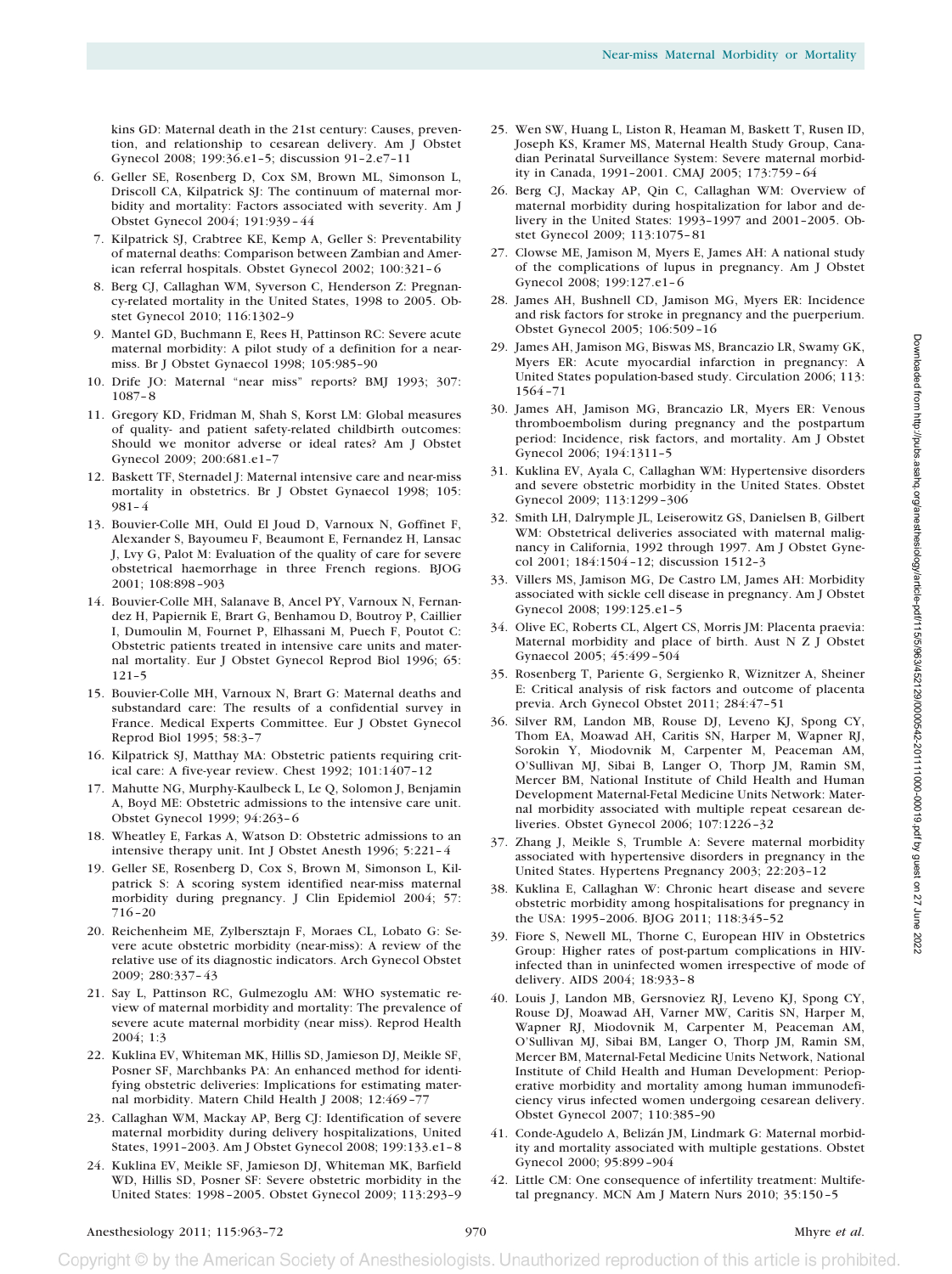- 43. Luke B, Brown MB: Maternal morbidity and infant death in twin *versus* triplet and quadruplet pregnancies. Am J Obstet Gynecol 2008; 198:401.e1–10
- 44. MacKay AP, Berg CJ, King JC, Duran C, Chang J: Pregnancyrelated mortality among women with multifetal pregnancies. Obstet Gynecol 2006; 107:563– 8
- 45. Porreco RP, Barkey R: Peripartum intensive care. J Matern Fetal Neonatal Med 2010; 23:1136 – 8
- 46. Walker MC, Murphy KE, Pan S, Yang Q, Wen SW: Adverse maternal outcomes in multifetal pregnancies. BJOG 2004; 111:1294 – 6
- 47. Miles J: Substance misuse. In Lewis G, ed. The Confidential Enquiry into Maternal and Child Health (CEMACH). Saving mothers' lives: Reviewing maternal deaths to make motherhood safer—2003–2005. The Seventh Report on Confidential Enquiries into Maternal Deaths in the United Kingdom. London: CEMACH, 2007; 165–72
- 48. Demissie K, Breckenridge MB, Rhoads GG: Infant and maternal outcomes in the pregnancies of asthmatic women. Am J Respir Crit Care Med 1998; 158:1091–5
- 49. Enriquez R, Griffin MR, Carroll KN, Wu P, Cooper WO, Gebretsadik T, Dupont WD, Mitchel EF, Hartert TV: Effect of maternal asthma and asthma control on pregnancy and perinatal outcomes. J Allergy Clin Immunol 2007; 120:625–30
- 50. Liu S, Wen SW, Demissie K, Marcoux S, Kramer MS: Maternal asthma and pregnancy outcomes: A retrospective cohort study. Am J Obstet Gynecol 2001; 184:90 – 6
- 51. Wen SW, Demissie K, Liu S: Adverse outcomes in pregnancies of asthmatic women: Results from a Canadian population. Ann Epidemiol 2001; 11:7–12
- 52. Bauer ST, Bonanno C: Abnormal placentation. Semin Perinatol 2009; 33:88 –96
- 53. Källén K: Maternal smoking during pregnancy and infant head circumference at birth. Early Hum Dev 2000; 58:197– 204
- 54. Conde-Agudelo A, Althabe F, Belizn JM, Kafury-Goeta AC: Cigarette smoking during pregnancy and risk of preeclampsia: A systematic review. Am J Obstet Gynecol 1999; 181: 1026 –35
- 55. Engel SM, Janevic TM, Stein CR, Savitz DA: Maternal smoking, preeclampsia, and infant health outcomes in New York City, 1995–2003. Am J Epidemiol 2009; 169:33– 40
- 56. Rosenberg D, Geller SE, Studee L, Cox SM: Disparities in mortality among high risk pregnant women in Illinois: A population based study. Ann Epidemiol 2006; 16:26 –32
- 57. Bryant AS, Worjoloh A, Caughey AB, Washington AE: Racial/ ethnic disparities in obstetric outcomes and care: Prevalence and determinants. Am J Obstet Gynecol 2010; 202:335– 43
- 58. Main EK: Maternal mortality: New strategies for measurement and prevention. Curr Opin Obstet Gynecol 2010; 22: 511– 6
- 59. Callaghan WM, Berg CJ: Pregnancy-related mortality among women aged 35 years and older, United States, 1991–1997. Obstet Gynecol 2003; 102:1015–21
- 60. Luke B, Brown MB: Contemporary risks of maternal morbidity and adverse outcomes with increasing maternal age and plurality. Fertil Steril 2007; 88:283–93
- 61. Needleman J, Minnick AF: Anesthesia provider model, hospital resources, and maternal outcomes. Health Serv Res 2009; 44:464 – 82
- 62. Cantwell R, Clutton-Brock T, Cooper G, Dawson A, Drife J, Garrod D, Harper A, Hulbert D, Lucas S, McClure J, Millward-Sadler H, Neilson J, Nelson-Piercy C, Norman J, O'Herlihy C, Oates M, Shakespeare J, de Swiet M, Williamson C, Beale V, Knight M, Lennox C, Miller A, Parmar D, Rogers J, Springett A: Saving Mothers' Lives: Reviewing maternal deaths to make motherhood safer: 2006 – 08. The Eighth Report of the Confidential Enquiries into Maternal Deaths in the United Kingdom. BJOG 2011; 118 Suppl 1:1–203
- 63. National Institutes of Health Consensus Development Conference Panel: National Institutes of Health Consensus Development conference statement: Vaginal birth after cesarean: New insights March 8 –10, 2010. Obstet Gynecol 2010; 115:1279 –95
- 64. Eller AG, Bennett MA, Sharshiner M, Masheter C, Soisson AP, Dodson M, Silver RM: Maternal morbidity in cases of placenta accreta managed by a multidisciplinary care team compared with standard obstetric care. Obstet Gynecol 2011; 117: 331–7
- 65. Wright JD, Herzog TJ, Shah M, Bonanno C, Lewin SN, Cleary K, Simpson LL, Gaddipati S, Sun X, D'Alton ME, Devine P: Regionalization of care for obstetric hemorrhage and its effect on maternal mortality. Obstet Gynecol 2010; 115: 1194 –200